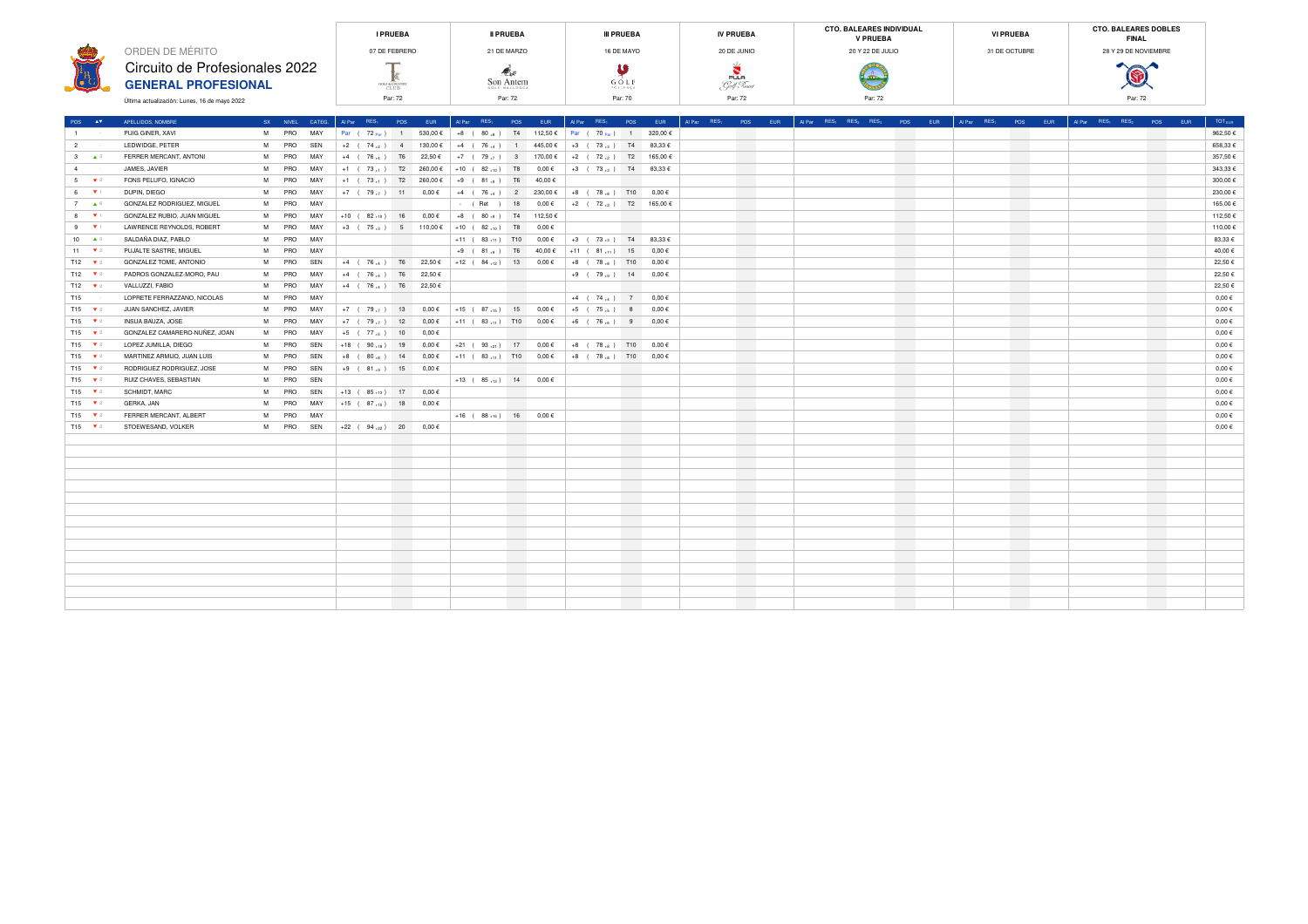|                                              | <b>I PRUEBA</b>                   | <b>II PRUEBA</b>           | <b>III PRUEBA</b> | <b>IV PRUEBA</b> | <b>CTO. BALEARES INDIVIDUAL</b><br><b>V PRUEBA</b> | <b>VI PRUEBA</b> | <b>CTO. BALEARES DOBLES</b><br><b>FINAL</b> |  |
|----------------------------------------------|-----------------------------------|----------------------------|-------------------|------------------|----------------------------------------------------|------------------|---------------------------------------------|--|
| ORDEN DE MÉRITO                              | 07 DE FEBRERO                     | 21 DE MARZO                | 16 DE MAYO        | 20 DE JUNIO      | 20 Y 22 DE JULIO                                   | 31 DE OCTUBRE    | 28 Y 29 DE NOVIEMBRE                        |  |
| Circuito de Profesionales 2022               |                                   |                            |                   | PULA             |                                                    |                  | <b>A</b>                                    |  |
| <b>SENIOR PROFESIONAL</b>                    | <b>GOLF &amp; COUNTRY</b><br>CLUB | Son Antem<br>GOLF MALLORCA | GOLF<br>POLICENSA | Golf Revort      |                                                    |                  | <b>CONSTRUCTION</b>                         |  |
| Última actualización: Lunes, 16 de mayo 2022 | Par: 72                           | Par: 72                    | Par: 70           | Par: 72          | Par: 72                                            |                  | Par: 72                                     |  |

| POS AT                 | APELLIDOS, NOMBRE          |  | SX NIVEL CATEG. |                            |                                  | Al Par RES <sub>1</sub> POS EUR    | Al Par RES <sub>1</sub> POS EUR                                                           |                          | Al Par RES <sub>1</sub> POS EUR |                   | Al Par RES <sub>1</sub> POS EUR |                 | Al Par RES <sub>1</sub> RES <sub>2</sub> RES <sub>3</sub> POS EUR |                   | Al Par RES <sub>1</sub> POS EUR | Al Par $RES_1$ RES <sub>2</sub> | POS EUR         | TOT <sub>EUR</sub> |
|------------------------|----------------------------|--|-----------------|----------------------------|----------------------------------|------------------------------------|-------------------------------------------------------------------------------------------|--------------------------|---------------------------------|-------------------|---------------------------------|-----------------|-------------------------------------------------------------------|-------------------|---------------------------------|---------------------------------|-----------------|--------------------|
| $1 - 1$                | LEDWIDGE, PETER            |  | M PRO SEN       |                            |                                  |                                    | +2 ( $74_{+2}$ ) 4   130,00 €   +4 ( $76_{+4}$ ) 1 445,00 €   +3 ( $73_{+3}$ ) T4 83,33 € |                          |                                 |                   |                                 |                 |                                                                   |                   |                                 |                                 |                 | 658,33€            |
| $2 \rightarrow 2$      | GONZALEZ TOME, ANTONIO     |  | M PRO SEN       |                            |                                  |                                    | +4 ( 76 4 ) T6 22,50 € +12 ( $84_{+12}$ ) 13 0,00 €                                       |                          | +8 ( $78_{+8}$ ) T10 0,00 €     |                   |                                 |                 |                                                                   |                   | <b>Contract Contract</b>        |                                 |                 | 22,50€             |
| $T3$ $T3$              | LOPEZ JUMILLA, DIEGO       |  | M PRO SEN       |                            |                                  |                                    | +18 ( $90+18$ ) 19  0,00 € +21 ( $93+21$ ) 17  0,00 € +8 ( $78+8$ ) T10  0,00 €           |                          |                                 |                   |                                 |                 |                                                                   |                   | <b>Contract</b>                 |                                 |                 | $0,00 \in$         |
| $T3$ .                 | MARTINEZ ARMIJO, JUAN LUIS |  | M PRO SEN       |                            |                                  |                                    | +8 (80→8) 14 0,00 € +11 (83→11) T10 0,00 €                                                |                          | $+8$ ( 78 $+8$ ) T10 0,00 €     |                   |                                 |                 |                                                                   | and the           | <b>Contract</b>                 |                                 |                 | $0,00 \in$         |
| $T3$ .                 | RODRIGUEZ RODRIGUEZ, JOSE  |  | M PRO SEN       | +9 ( $81_{+9}$ ) 15 0,00 € |                                  |                                    |                                                                                           |                          |                                 |                   |                                 |                 |                                                                   |                   | <b>Contract Contract</b>        |                                 |                 | $0,00 \in$         |
| $T3$ .                 | RUIZ CHAVES, SEBASTIAN     |  | M PRO SEN       |                            | <b>Service Contract Contract</b> |                                    | $+13$ ( $85+13$ ) 14 0,00 €                                                               |                          |                                 | <b>Contract</b>   |                                 |                 |                                                                   |                   | <b>Contract Contract</b>        |                                 |                 | $0,00 \in$         |
|                        | SCHMIDT, MARC              |  | M PRO SEN       |                            |                                  | +13 (85 <sub>+13</sub> ) 17 0,00 € |                                                                                           |                          |                                 | <b>Contract</b>   |                                 |                 |                                                                   |                   | <b>Contract Contract</b>        |                                 |                 | $0,00 \in$         |
| $T3$ . The set of $T3$ | STOEWESAND, VOLKER         |  | M PRO SEN       |                            |                                  | +22 ( $94_{+22}$ ) 20 0,00 €       |                                                                                           | <b>Contract</b>          |                                 | <b>Contract</b>   |                                 |                 |                                                                   |                   | <b>Contract Contract</b>        |                                 |                 | $0,00 \in$         |
|                        |                            |  |                 |                            |                                  |                                    |                                                                                           | <b>Contract Contract</b> |                                 | <b>Contract</b>   |                                 |                 |                                                                   | <b>STATISTICS</b> | <b>Contract</b>                 |                                 |                 |                    |
|                        |                            |  |                 |                            | <b>Contract</b>                  |                                    |                                                                                           | <b>Contract</b>          |                                 | <b>Contract</b>   |                                 |                 |                                                                   |                   | <b>Contract</b>                 |                                 |                 |                    |
|                        |                            |  |                 |                            | <b>Contract</b>                  |                                    |                                                                                           | <b>Contract</b>          |                                 | <b>Contract</b>   |                                 |                 |                                                                   |                   | <b>Contract Contract</b>        |                                 |                 |                    |
|                        |                            |  |                 |                            |                                  |                                    |                                                                                           | <b>Contract</b>          |                                 | <b>STATISTICS</b> |                                 |                 |                                                                   |                   | <b>Contract</b>                 |                                 |                 |                    |
|                        |                            |  |                 |                            | <b>Contract</b>                  |                                    |                                                                                           | <b>Contract</b>          |                                 | <b>Contract</b>   |                                 | <b>Contract</b> |                                                                   | <b>Contract</b>   | <b>Contract</b>                 |                                 | <b>Contract</b> |                    |
|                        |                            |  |                 |                            | <b>Contract</b>                  |                                    |                                                                                           | <b>Contract</b>          |                                 | <b>Contract</b>   |                                 |                 |                                                                   | <b>STATISTICS</b> | <b>Contract</b>                 |                                 |                 |                    |
|                        |                            |  |                 |                            | <b>Contract</b>                  |                                    |                                                                                           | <b>Contract Contract</b> |                                 | <b>Contract</b>   |                                 |                 |                                                                   | <b>STATISTICS</b> | <b>Contract Contract</b>        |                                 |                 |                    |
|                        |                            |  |                 |                            | <b>Contract</b>                  |                                    |                                                                                           | <b>Contract</b>          |                                 | <b>Contract</b>   |                                 |                 |                                                                   | <b>STATISTICS</b> | <b>Contract Contract</b>        |                                 |                 |                    |
|                        |                            |  |                 |                            | <b>Contract</b>                  |                                    |                                                                                           | <b>Contract</b>          |                                 | <b>Contract</b>   |                                 |                 |                                                                   |                   | <b>Contract Contract</b>        |                                 |                 |                    |
|                        |                            |  |                 |                            | <b>Contract</b>                  |                                    |                                                                                           | <b>Contract</b>          |                                 | <b>Contract</b>   |                                 |                 |                                                                   |                   | <b>Contract Contract</b>        |                                 |                 |                    |
|                        |                            |  |                 |                            |                                  |                                    |                                                                                           | <b>Contract</b>          |                                 | <b>Contract</b>   |                                 |                 |                                                                   |                   | <b>Contract</b>                 |                                 |                 |                    |
|                        |                            |  |                 |                            | <b>Contract</b>                  |                                    |                                                                                           | <b>Contract</b>          |                                 | <b>Contract</b>   |                                 |                 |                                                                   |                   | <b>Contract Contract</b>        |                                 |                 |                    |
|                        |                            |  |                 |                            |                                  |                                    |                                                                                           | <b>Contract</b>          |                                 | <b>STATE</b>      |                                 |                 |                                                                   |                   | <b>Contract</b>                 |                                 |                 |                    |
|                        |                            |  |                 |                            | <b>Contract</b>                  |                                    |                                                                                           | <b>Contract</b>          |                                 | <b>Contract</b>   |                                 |                 |                                                                   | <b>Contract</b>   |                                 |                                 |                 |                    |
|                        |                            |  |                 |                            | <b>Contract</b>                  |                                    |                                                                                           | <b>Contract</b>          |                                 | <b>Contract</b>   |                                 |                 |                                                                   |                   | <b>Contract</b>                 |                                 |                 |                    |
|                        |                            |  |                 |                            | <b>Contract</b>                  |                                    |                                                                                           | <b>Contract Contract</b> |                                 | <b>Contract</b>   |                                 |                 |                                                                   |                   |                                 |                                 |                 |                    |
|                        |                            |  |                 |                            |                                  |                                    |                                                                                           |                          |                                 | <b>STATISTICS</b> |                                 |                 |                                                                   |                   | <b>Contract</b>                 |                                 |                 |                    |
|                        |                            |  |                 |                            | <b>Contract</b>                  |                                    |                                                                                           | <b>Contract Contract</b> |                                 | <b>Contract</b>   |                                 |                 |                                                                   | <b>STATE</b>      | <b>Contract</b>                 |                                 |                 |                    |
|                        |                            |  |                 |                            |                                  |                                    |                                                                                           | <b>Contract</b>          |                                 | <b>Contract</b>   |                                 |                 |                                                                   |                   | <b>Contract</b>                 |                                 |                 |                    |
|                        |                            |  |                 |                            |                                  |                                    |                                                                                           | <b>Contract</b>          |                                 |                   |                                 |                 |                                                                   |                   | <b>Contract</b>                 |                                 |                 |                    |
|                        |                            |  |                 |                            | <b>Contract</b>                  |                                    |                                                                                           | <b>Contract</b>          |                                 | <b>Contract</b>   |                                 |                 |                                                                   | <b>STATISTICS</b> | <b>Contract Contract</b>        |                                 |                 |                    |
|                        |                            |  |                 |                            |                                  |                                    |                                                                                           | <b>Contract</b>          |                                 | <b>Contract</b>   |                                 |                 |                                                                   |                   | <b>Contract</b>                 |                                 |                 |                    |
|                        |                            |  |                 |                            | <b>Contract</b>                  |                                    |                                                                                           | <b>Contract</b>          |                                 | <b>Contract</b>   |                                 |                 |                                                                   |                   | <b>Contract</b>                 |                                 | <b>Contract</b> |                    |
|                        |                            |  |                 |                            | <b>Contract</b>                  |                                    |                                                                                           | <b>Contract</b>          |                                 | <b>Contract</b>   |                                 |                 |                                                                   | <b>STATISTICS</b> | <b>Contract</b>                 |                                 |                 |                    |
|                        |                            |  |                 |                            | <b>Contract</b>                  |                                    |                                                                                           | <b>Contract</b>          |                                 | <b>Contract</b>   |                                 |                 |                                                                   |                   | <b>Contract Contract</b>        |                                 |                 |                    |
|                        |                            |  |                 |                            | <b>Contract</b>                  |                                    |                                                                                           |                          |                                 | <b>Contract</b>   |                                 |                 |                                                                   |                   | <b>Contract</b>                 |                                 |                 |                    |
|                        |                            |  |                 |                            | <b>Contract</b>                  |                                    |                                                                                           | <b>Contract Contract</b> |                                 | <b>Contract</b>   |                                 |                 |                                                                   | <b>STATISTICS</b> | <b>Contract Contract</b>        |                                 |                 |                    |
|                        |                            |  |                 |                            |                                  |                                    |                                                                                           | <b>Contract</b>          |                                 | <b>Contract</b>   |                                 |                 |                                                                   |                   | <b>Contract</b>                 |                                 |                 |                    |
|                        |                            |  |                 |                            |                                  |                                    |                                                                                           | <b>Contract</b>          |                                 | <b>Contract</b>   |                                 |                 |                                                                   |                   | <b>Contract Contract</b>        |                                 |                 |                    |
|                        |                            |  |                 |                            | <b>Contract</b>                  |                                    |                                                                                           | <b>Contract</b>          |                                 | <b>Contract</b>   |                                 |                 |                                                                   |                   | <b>Contract</b>                 |                                 |                 |                    |
|                        |                            |  |                 |                            | <b>Contract</b>                  |                                    |                                                                                           | <b>Contract</b>          |                                 | <b>Contract</b>   |                                 |                 |                                                                   |                   |                                 |                                 |                 |                    |
|                        |                            |  |                 |                            | <b>Contract</b>                  |                                    |                                                                                           | <b>Contract</b>          |                                 | <b>Contract</b>   |                                 |                 |                                                                   |                   | <b>Contract</b>                 |                                 |                 |                    |
|                        |                            |  |                 |                            |                                  |                                    |                                                                                           |                          |                                 |                   |                                 |                 |                                                                   |                   |                                 |                                 |                 |                    |